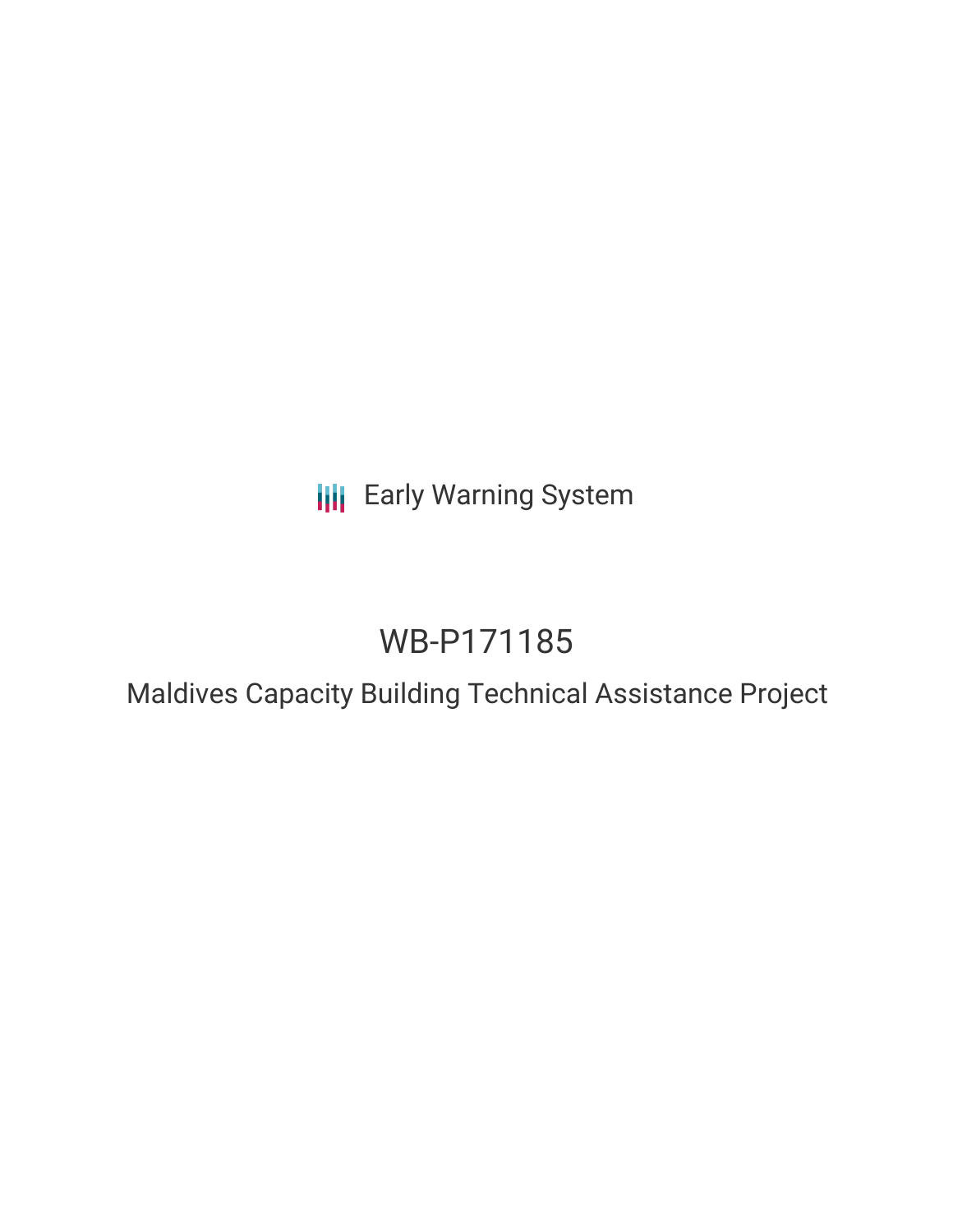

#### **Quick Facts**

| Maldives                      |
|-------------------------------|
| World Bank (WB)               |
| Proposed                      |
| C                             |
| 2019-10-10                    |
| <b>Government of Maldives</b> |
| <b>Technical Cooperation</b>  |
| $$3.40$ million               |
|                               |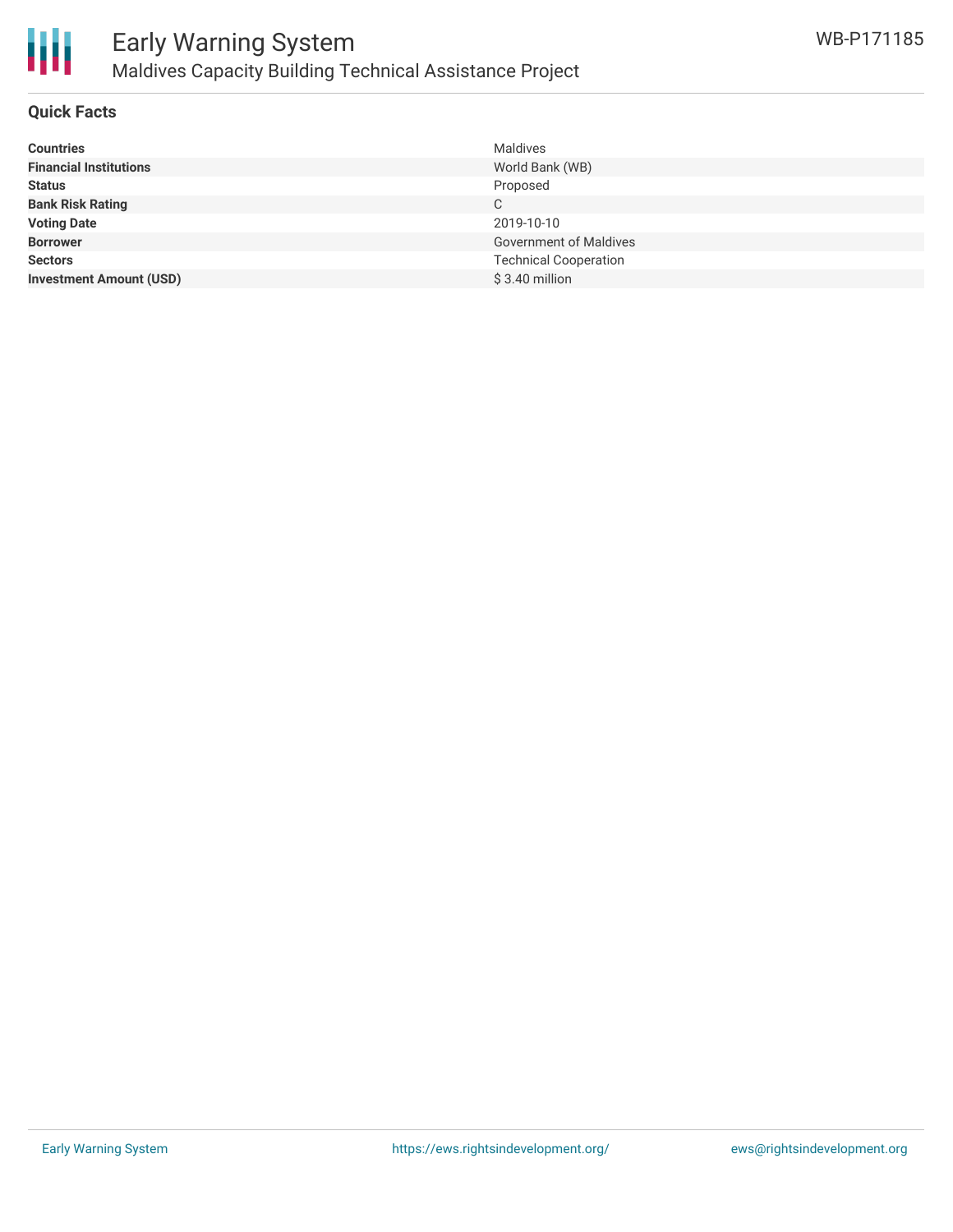

#### **Project Description**

According to bank documents, "The development objective is to strengthen the coordination and capacity of selected Government institutions to contribute to improved macro fiscal management, and business environment.The selected government institutions include: Ministry of Finance(MoF), Maldives Monetary Authority(MMA), Ministry of National Planning and Infrastructure(MoNP), Ministry of Economic Development(MoED),and the President's Office(PO)."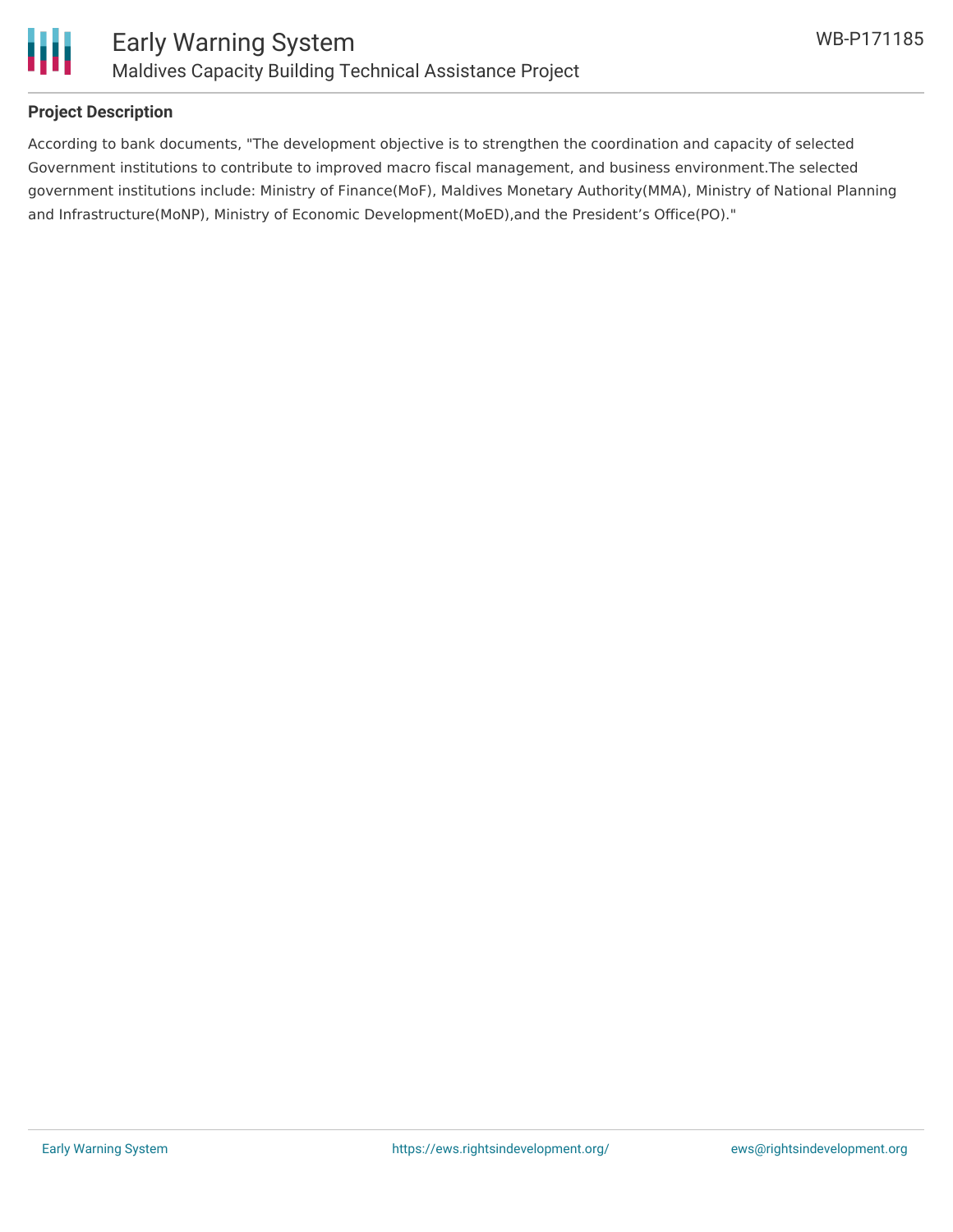

#### **Investment Description**

World Bank (WB)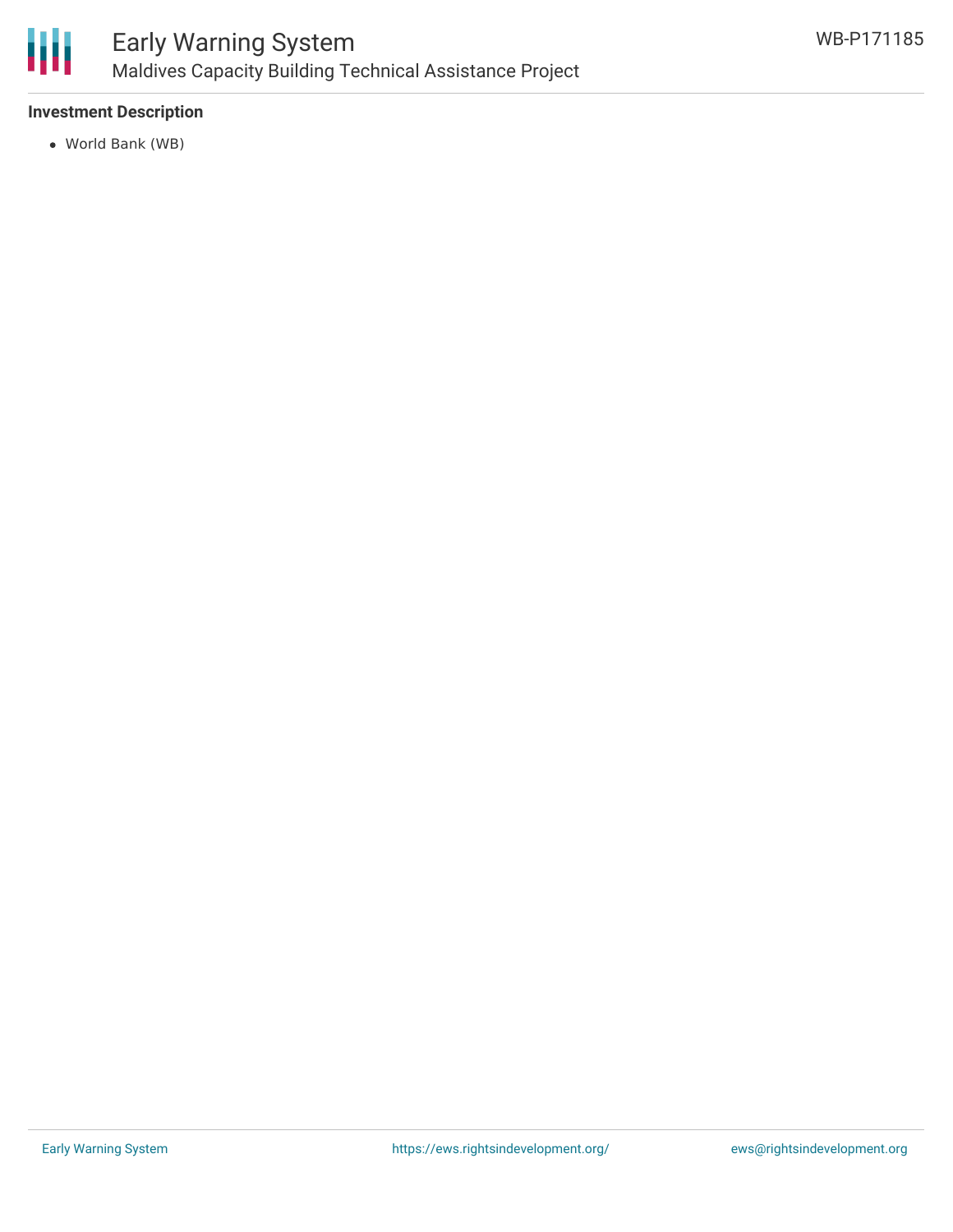

#### **Contact Information**

World Bank Anoma Kulathunga, Senior Financial Sector Specialist

Borrower/Client/Recipient The Republic of Maldives Ibrahim Ameer Minister of Finance [dmd@finance.gov.mv](mailto:dmd@finance.gov.mv)

Implementing Agency Ministry of Economic Development Neeza Imad, State Minister for Economic Development [neeza.imad@trade.gov.mv](mailto:neeza.imad@trade.gov.mv)

Maldives Monetary Authority Ahmed Naseer, Governor [ahmed.naseer@mma.gov.mv](mailto:ahmed.naseer@mma.gov.mv)

Ministry of Finance Ibrahim Ameer, Minister of Finance [dmd@finance.gov.mv](mailto:dmd@finance.gov.mv)

President's Office Aminath Shauna, Secretary -Policy aminath.shaun@po.gov.mv

#### **ACCOUNTABILITY MECHANISM OF WORLD BANK**

The World Bank Inspection Panel is the independent complaint mechanism and fact-finding body for people who believe they are likely to be, or have been, adversely affected by a World Bank-financed project. If you submit a complaint to the Inspection Panel, they may investigate to assess whether the World Bank is following its own policies and procedures for preventing harm to people or the environment. You can contact the Inspection Panel or submit a complaint by emailing ipanel@worldbank.org. You can learn more about the Inspection Panel and how to file a complaint at: http://ewebapps.worldbank.org/apps/ip/Pages/Home.aspx.